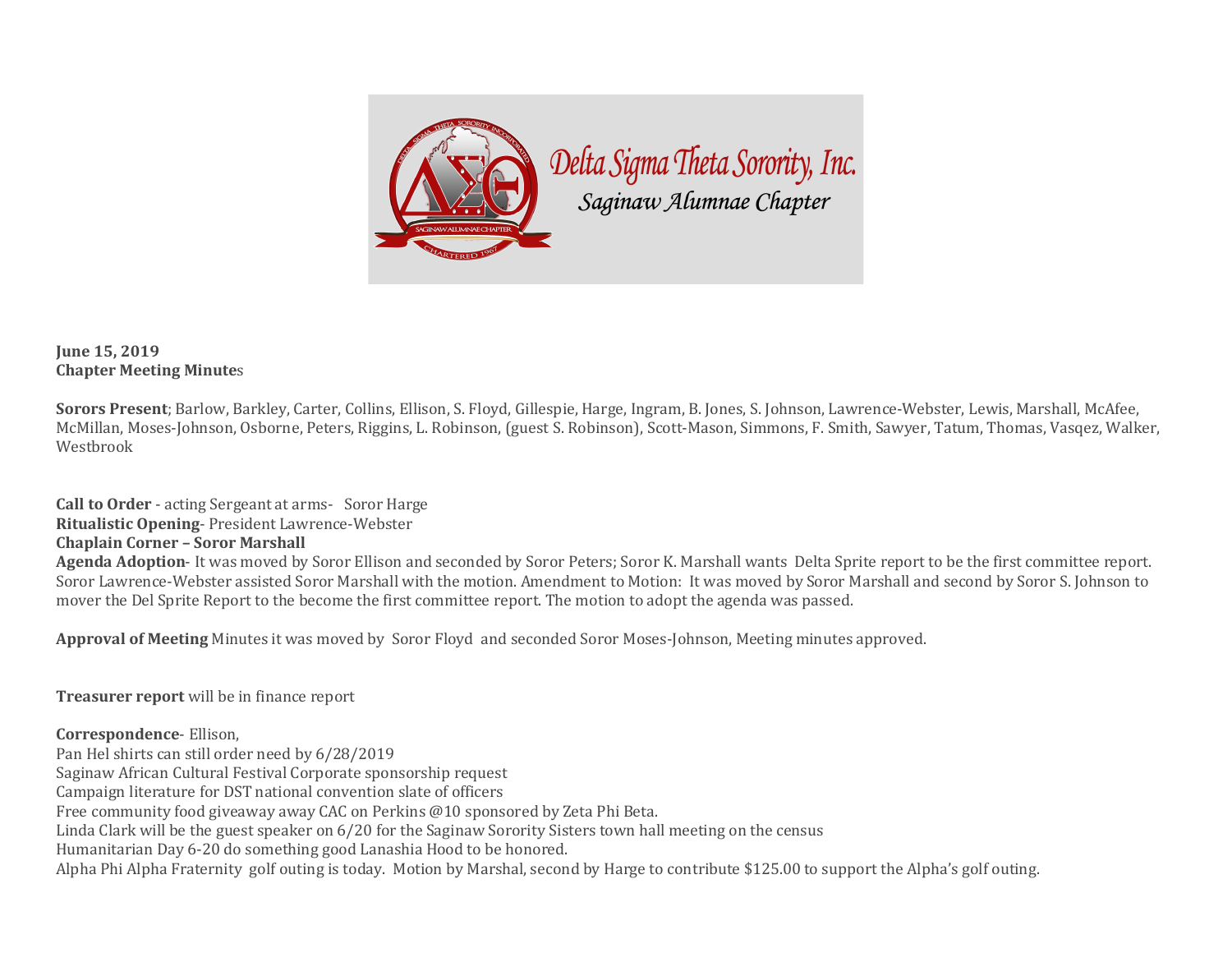Detroit Alumnae Roundup Omega Psi Phi and Flint Alumnae soror's White Party is tonight Flint Alumnae 65th Anniversary 11/2/19 Thank You Cards from: Soror Delores Williams and Soror B. Jones Letter from Ms. Thomas was not shared with the chapter – Soror Lawrence-Webster is working with the State Coordinator to determine if is appropriate to read and/or release the letter to chapter members.

## **President Report**

NAACP monthly meeting details have yet to be received National convention- Sorors attending, Sorors Lawrence-Webster, Peters, and Ingram The tentative chapter calendar has been remitted to the Regional Director by our Program Planning Chair, Soror Harge (April 20, 2019)

Regional Day of Service 10/19/19 Soror T. Riggins-lead, everyone participation is needed.

ERT report has not been remitted the goal is  $6/30/19$ Delta Derby Day is still in the exploration phase, no update are available

## **May Week 2019 activities**;

Delta Doll pageant May 18, 2019 - Soror Smith provide a recap Project SEE - Soror Ellison provided expressions Delta Dears and Friends- Family Love Letters - Soror Barkley provided expressions Crimson and Crème Empowerment Brunch- Soror Smith provided expressions recap International Awareness (2019/2020 plans) Human Trafficking – Soror Vasquez provided future target subject Financial Fortitude – Soror Lawrence-Webster provided recap READing Luncheon - recruited 3 volunteers Saginaw Sorority Sisters Reception for Dr. Nnenna Mbabuike at Ascension St. Mary's

Risk Management training - scheduled for August 17th, committee chairs who have individuals outside of DST working w/committee they need to be there.

Code of conduct 8 points read by President Lawrence-Webster - Fighting, assault, verbal abuse threats hostile tone and volume, forgery, false representation, deception, disorderly, harassing phone calls

Motion: Contract with Tom Smith to perform the external financial review, Soror McKenzie-Simmons moved and Soror R. Lewis seconded, motion is carried.

Delegates to vote for candidates at the National Convention for chapter. It was moved by Soror S. Floyd and seconded by Soror McKenzie-Simmons – motion passed

National Convention Constitution Amendments:

It was move by Soror R. Lewis, seconded Soror Scott-Mason – Delegate to vote no to application fee for membership intake. No-15yes-7 motion carried

## **Del Sprite Committee Report**

Calendar of Events:

Summer Slam (End of the Year Celebration) – July 21, 2019 – Splash Village